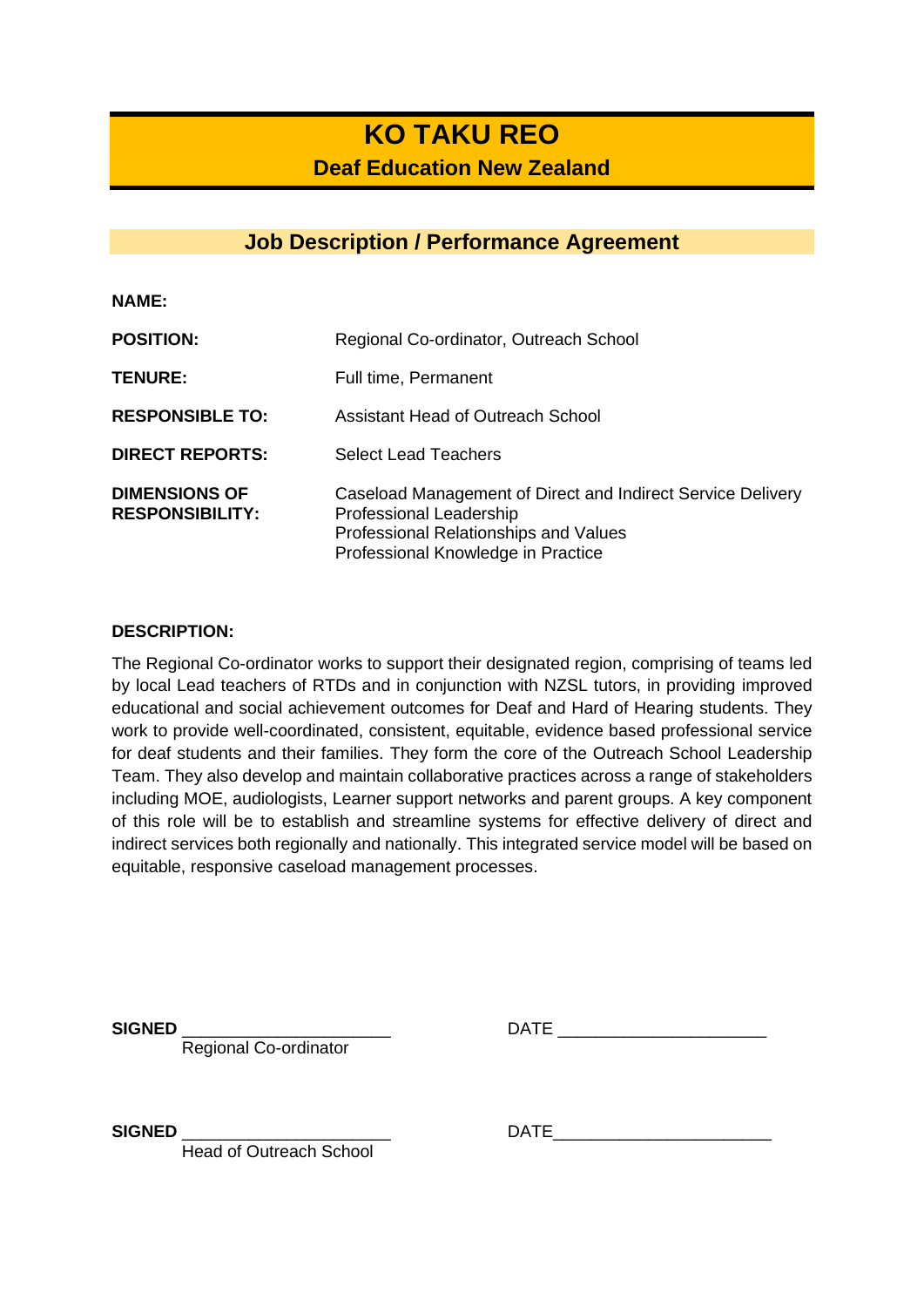# **DIMENSIONS OF RESPONSIBILITY**

### **Dimension One – Caseload Management of Direct and Indirect Service Delivery**

The Regional Co-ordinator provides well-coordinated, consistent, equable, evidence based professional service for deaf students and their families. Support of the integration of direct and indirect services across the region and equitable caseload allocation practices and management are essential to the role.

| <b>Criteria</b>                                                                                                                                             | <b>Key Tasks/Indicators</b>                                                                                                                                                                                        |
|-------------------------------------------------------------------------------------------------------------------------------------------------------------|--------------------------------------------------------------------------------------------------------------------------------------------------------------------------------------------------------------------|
| Key opportunities are identified to improve caseload allocation<br>practices of direct and indirect services to learners within teams<br>across the region. | Collaborates with the Outreach leadership team in developing and<br>implementing effective criteria for responsive admission and<br>changes to direct and indirect service processes with national<br>consistency. |
|                                                                                                                                                             | • Provides advice and support of caseload management and<br>practices to teaching staff via Outreach Team Leads across their<br>regions.                                                                           |
|                                                                                                                                                             | • Facilitates Team Lead meetings to set programme delivery and<br>overview of expectations, facilitate a positive team culture and<br>learner focussed decision making processes.                                  |
|                                                                                                                                                             | Works collaboratively to develop principles, practices and systems<br>that align the service nationally, collaborating with Leads around<br>ideas and initiatives that will improve service delivery.              |
|                                                                                                                                                             | • Works with the Assistant Head of Outreach School, Regional Co-<br>ordinators and Team Leads to identify staffing needs in regional<br>areas and its impact on direct/indirect service initiatives.               |
| Accurate Service delivery data is recorded and reported, with<br>appropriate sharing and discussion between colleagues.                                     | • Provides regular snapshots of the caseload data at RTD, team and<br>regional level to the Head of Outreach School.                                                                                               |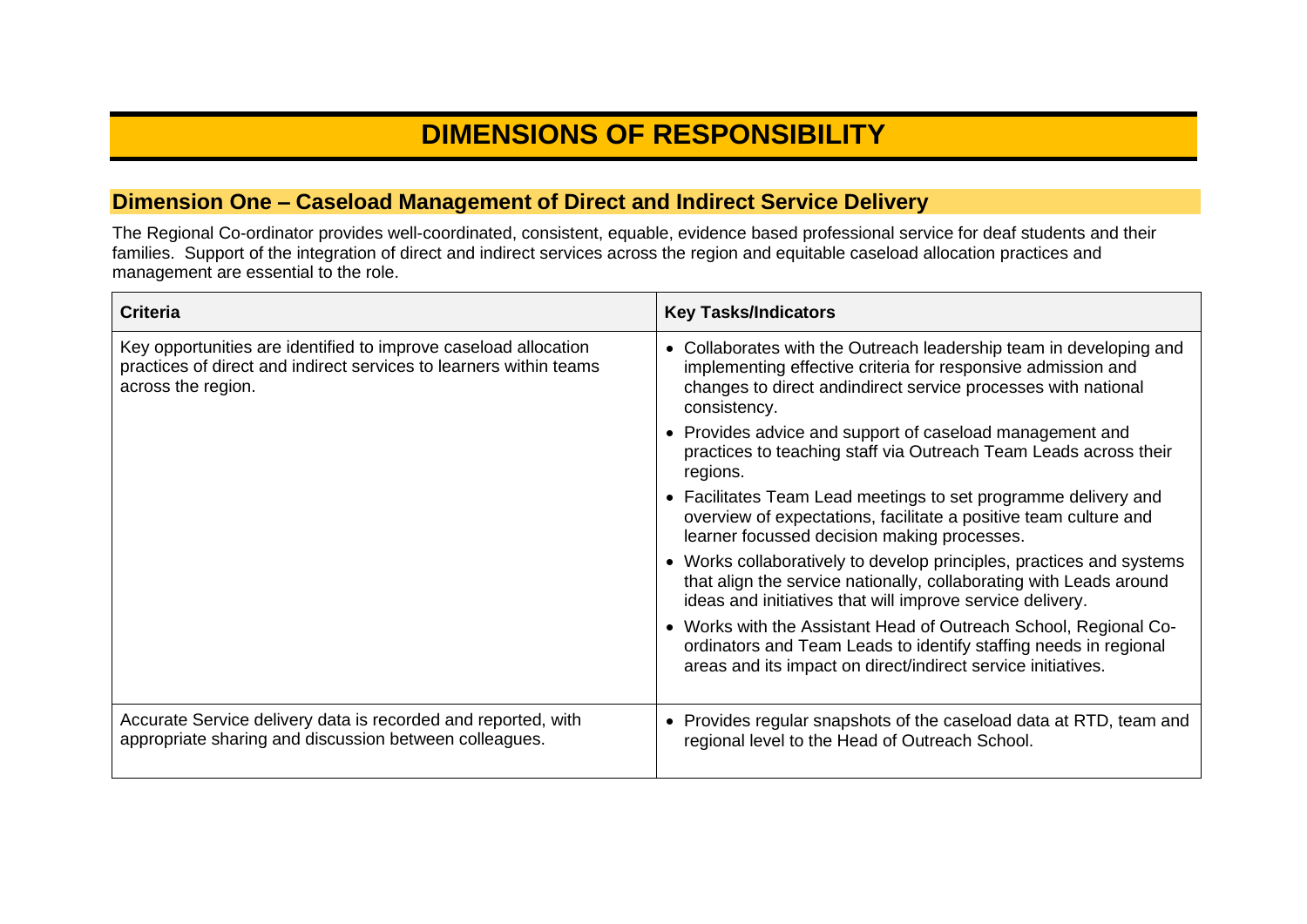|                                                                                                                                        | • Assists in the collection of data information to be reported to the<br>Board, MoE, Senior Leaders and staff.                                             |
|----------------------------------------------------------------------------------------------------------------------------------------|------------------------------------------------------------------------------------------------------------------------------------------------------------|
|                                                                                                                                        | • Analyses direct/indirect service data and discusses data trends in<br>conjunction with the Outreach Leadership team.                                     |
|                                                                                                                                        | • Analyses data to inform the Centre's effectiveness and how<br>services are delivered across regions.                                                     |
|                                                                                                                                        | • Facilitates Team based Inquiry to lift student achievement in line<br>with the Board's Student Achievement foci.                                         |
|                                                                                                                                        | • Conducts ongoing review of assessment and delivery practices,<br>ensuring they are relevant and realistic in relation to service<br>delivery frameworks. |
|                                                                                                                                        | • Reviews assessment principles/practice for DHH learners receiving<br>services and collaborates with specialists in this area.                            |
|                                                                                                                                        | • Collaborates with MOE (AODC), sharing professional information<br>on specific casework to provide seamless support across<br>agencies.                   |
| Sufficient data is gathered to determine the learning needs of akonga<br>and ensure the right degree of advice and guidance to school, | • Implements systems and processes to ensure information is<br>gathered to enable appropriate recommendations.                                             |
| learners and families.                                                                                                                 | • Plans relevant intervention and implements appropriate actions,<br>modelling this to others in the team as part of a wider RTD training<br>programme.    |
|                                                                                                                                        | • Assesses needs and determines level of support for learners<br>including NZSL@school learners.                                                           |
|                                                                                                                                        | • Prioritises students, ensuring their needs are monitored and<br>reviewed regularly.                                                                      |
|                                                                                                                                        | • Considers student and family voice when determining support,<br>providing ongoing advice and guidance.                                                   |
|                                                                                                                                        | • Liaises meaningfully with parent groups and local stakeholders,<br>local iwi.                                                                            |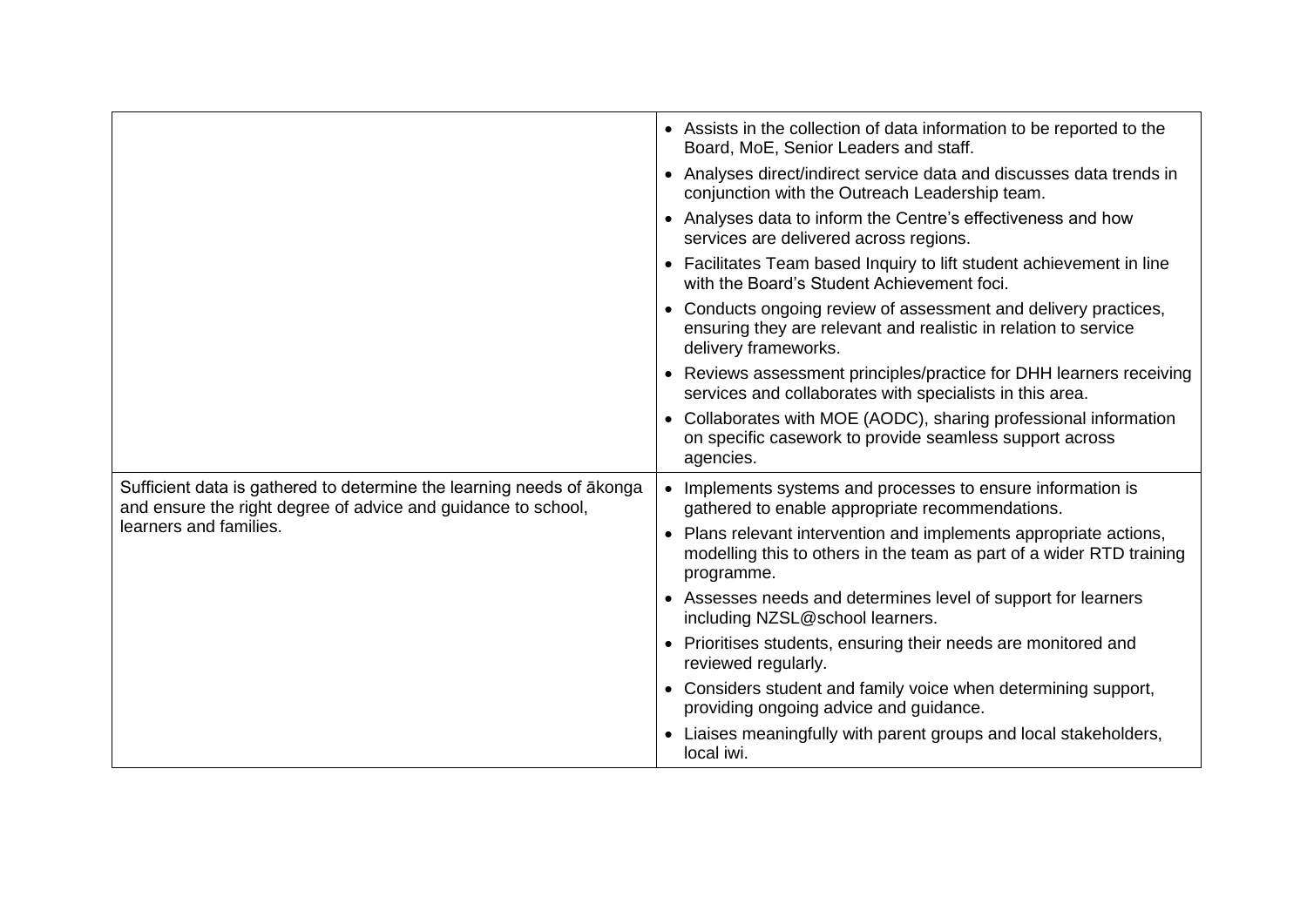| Lead teachers in the team are well supported in their roles. | • Provides a mentoring and induction programme for new Lead<br>teachers.                                                                                                            |
|--------------------------------------------------------------|-------------------------------------------------------------------------------------------------------------------------------------------------------------------------------------|
|                                                              | • Works in collaboration with other services across the DEC to<br>develop professional development opportunities for indirect<br>services e.g. administration, Specialist services. |
|                                                              | • Gives guidance to Lead teachers in the appraisal process of staff<br>through observations and feedback.                                                                           |
|                                                              | • Facilitates peer coaching and growing a staff mindset of ongoing<br>improvement through guidance and advice.                                                                      |
|                                                              | Shows support to NZSL tutors in teams in collaboration with Lead<br>teachers.                                                                                                       |
|                                                              | Shows engagement and guidance with local Hubs, Language days<br>and other initiatives.                                                                                              |

## **Dimension Two – Professional Leadership**

The Regional Co-ordinator leads professionally, in alignment with the strategic direction and in a manner that improves learning for all ākonga.

| <b>Criteria</b>                                                                                                     | <b>Key Tasks/Indicators</b>                                                                                                                                                          |
|---------------------------------------------------------------------------------------------------------------------|--------------------------------------------------------------------------------------------------------------------------------------------------------------------------------------|
| Professional leadership throughout the organisation is effective,<br>functional and based on integrity and respect. | • Builds and role models trusting relationships through active<br>listening, caring for others, and demonstrating personal integrity.                                                |
|                                                                                                                     | • Actively delivers and participate in professional learning with<br>Outreach region Teaching Teams.                                                                                 |
|                                                                                                                     | • Has an in-depth understanding of how to lead and develop teams.                                                                                                                    |
|                                                                                                                     | • Leads with exemplary practice, acting as a mentor for staff.                                                                                                                       |
|                                                                                                                     | • Effectively manages the delicate balance between supporting and<br>challenging others.                                                                                             |
|                                                                                                                     | • Provides opportunities for professional conversations that help<br>Outreach Leads and teachers to share expertise and strategies<br>that improve student learning and achievement. |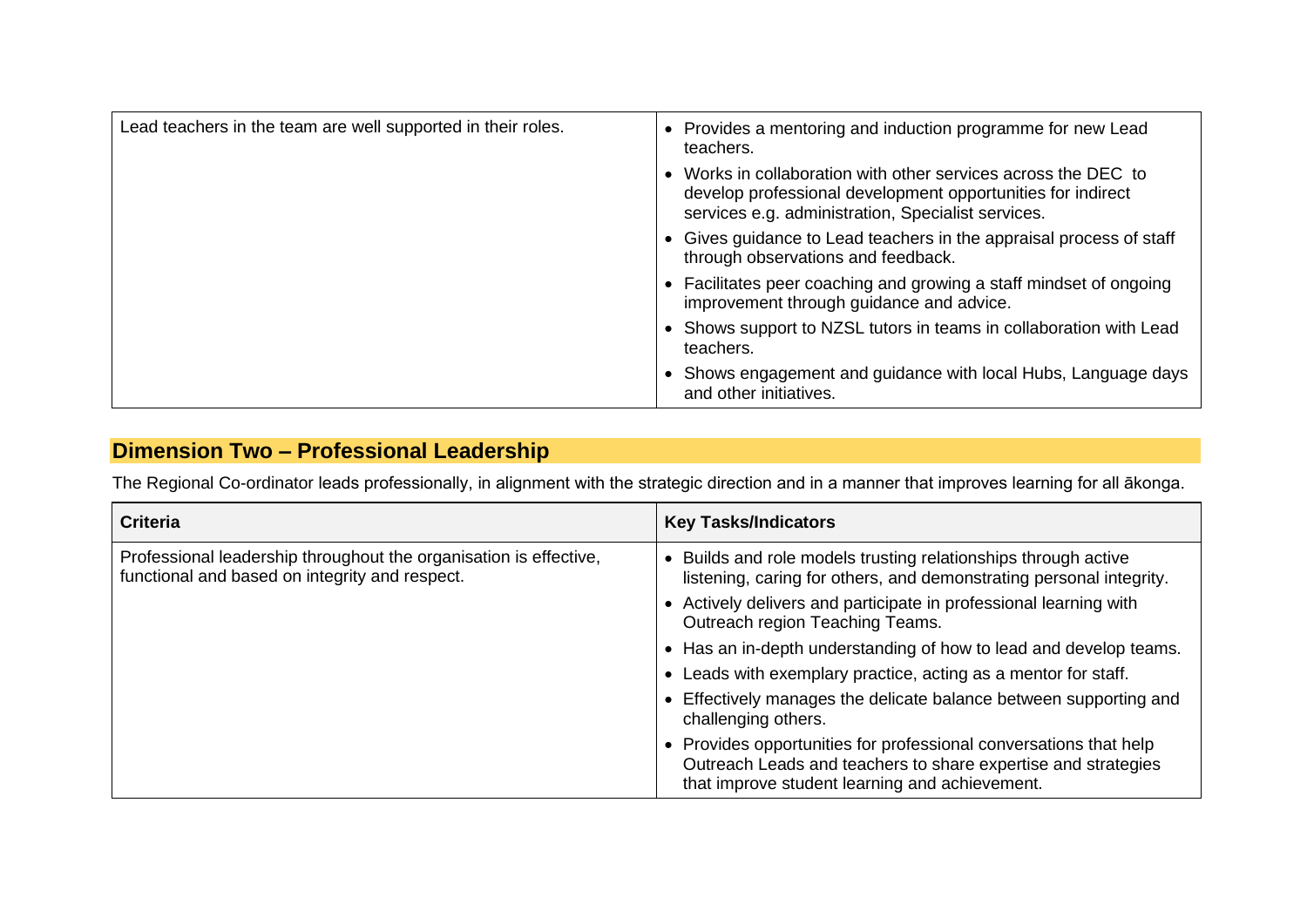|                                                                                                                                                                                      | • Actively coaches and supports direct reports by providing feedback<br>to teachers through professional conversations and regular<br>documented classroom/practise observations. |
|--------------------------------------------------------------------------------------------------------------------------------------------------------------------------------------|-----------------------------------------------------------------------------------------------------------------------------------------------------------------------------------|
|                                                                                                                                                                                      | • Empowers and encourages staff in their personal and professional<br>growth, ensuring they feel supported in their roles.                                                        |
| All departments, teams and individuals within the organisation<br>support the strategic direction to align practice with the best interests<br>of learners, staff and the community. | • Drives and models behaviours in a way that articulates, supports<br>and furthers the organisation's mission, vision and strategic<br>direction.                                 |
|                                                                                                                                                                                      | • Collaborates with the Head of Outreach School to ensure teaching<br>and learning practices and programmes align with the strategic<br>direction of the organisation.            |
|                                                                                                                                                                                      | • Works collaboratively with colleagues to embed the strategic<br>direction into all areas of the organisation.                                                                   |
|                                                                                                                                                                                      | • Leads and supports teachers to relate roles and tasks to the wider<br>organisation's mission, vision and strategic direction.                                                   |
|                                                                                                                                                                                      | • Reviews how personal and departmental practice aligns with the<br>mission, vision and strategic direction, suggesting improvements<br>and implementing change.                  |
|                                                                                                                                                                                      | • Disseminates good practice in using assessment data to support<br>future planning across the Region, Outreach school and DEC.                                                   |
|                                                                                                                                                                                      | • Ensures goals related to assessment data are set in the Annual<br>Plan and development plan, and that these are regularly reviewed.                                             |
|                                                                                                                                                                                      | • Encourages all members of staff to recognise and fulfil their<br>statutory responsibilities for all pupils.                                                                     |
| Leadership in change management is evident throughout the<br>organisation.                                                                                                           | • Leads and drives a philosophy that recognises the importance of<br>ongoing innovation and change.                                                                               |
|                                                                                                                                                                                      | • Ensures changes are implemented smoothly in a way that is most<br>likely to lead to the adoption of new practices.                                                              |
|                                                                                                                                                                                      | • Is a subject-matter-expert in their area of responsibility, enabling<br>any change to be informed by best practice and communicated<br>effectively.                             |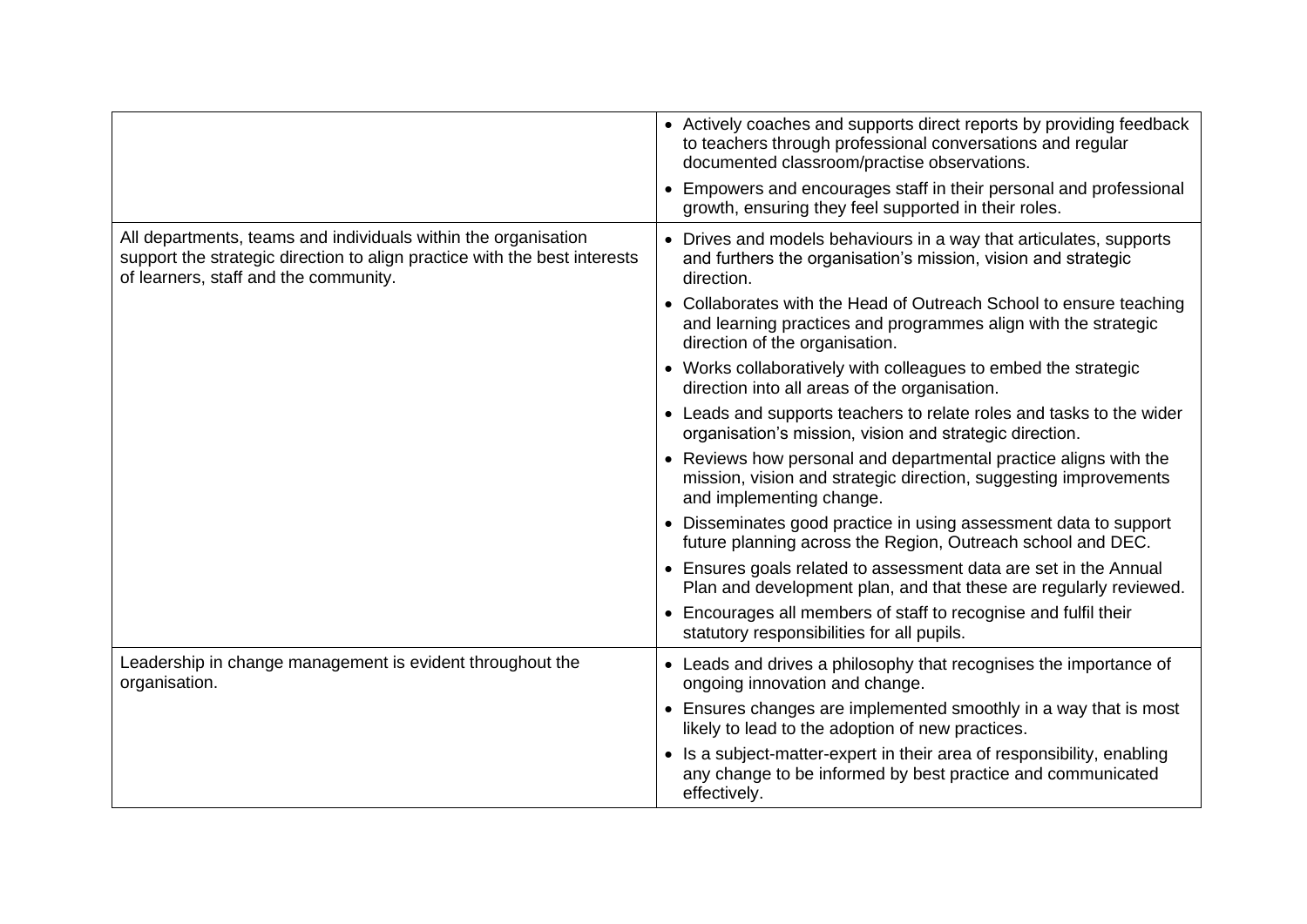|                                                                    | Understands and harnesses that change on a large scale<br>invariably needs a team approach to leadership.                                                            |
|--------------------------------------------------------------------|----------------------------------------------------------------------------------------------------------------------------------------------------------------------|
|                                                                    | Competently communicates the rationale for any change and<br>encourages conversations, ensuring all staff feel heard in relation<br>to their concerns and questions. |
|                                                                    | Leads and supports staff development that results in positive and<br>meaningful change.                                                                              |
|                                                                    | Has knowledge of the ongoing conditions needed to support shifts<br>in teaching practice.                                                                            |
|                                                                    | • Monitors and assesses the impact of                                                                                                                                |
| A proactive approach to problem solving is adopted by all, as they | Explicitly checks own assumptions.                                                                                                                                   |
| take steps to work through problems to create solutions.           | Relates the problem to the wider vision and values of the<br>organisation.                                                                                           |
|                                                                    | • Actively seeks the interpretations of others.                                                                                                                      |
|                                                                    | Anticipates obstacles and how they could be overcome.                                                                                                                |
|                                                                    | Identifies and reports any risk to appropriate people in a timely<br>manner.                                                                                         |

## **Dimension Three – Professional Relationships and Values**

The Regional Co-ordinator engages in appropriate professional relationships and demonstrates commitment to professional values.

| <b>Criteria</b>                                                                                                     | <b>Key Tasks/Indicators</b>                                                                                                                                                                                                                         |
|---------------------------------------------------------------------------------------------------------------------|-----------------------------------------------------------------------------------------------------------------------------------------------------------------------------------------------------------------------------------------------------|
| Professional and effective relationships are established that focus on<br>the learning and wellbeing of all akonga. | Leads and engages in ethical, respectful, positive and collaborative<br>professional relationships, based on bi-lingual pedagogy with:<br>Ākonga<br>Teaching colleagues, support staff and other professionals<br>Whānau and other carers of ākonga |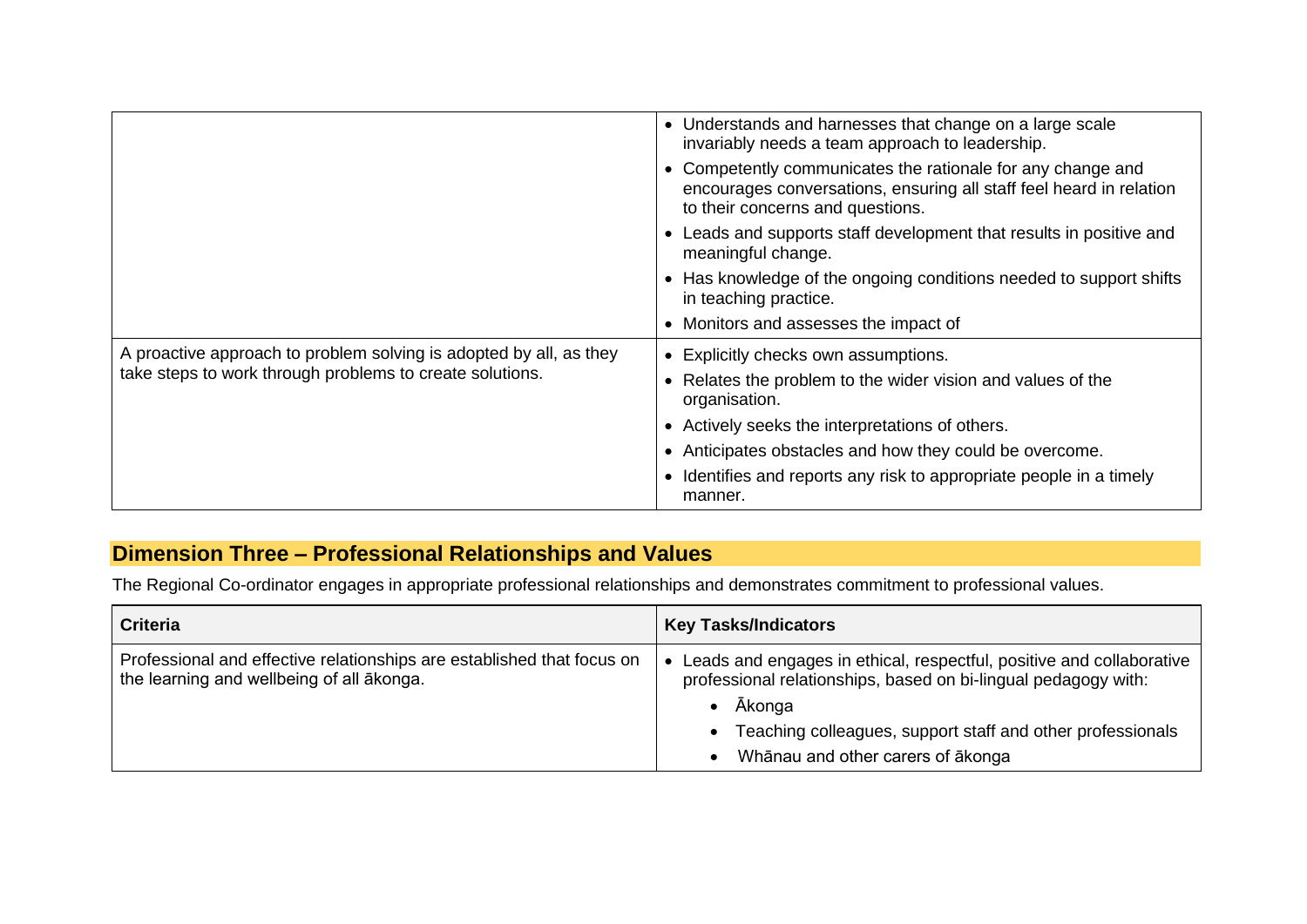|                                                                                                                                                      | Agencies, external stakeholders, groups and individuals in<br>$\bullet$<br>the community                                                                                     |
|------------------------------------------------------------------------------------------------------------------------------------------------------|------------------------------------------------------------------------------------------------------------------------------------------------------------------------------|
|                                                                                                                                                      | • Leads a team-focused ethic and contributes to the cultural life of<br>the organisation.                                                                                    |
|                                                                                                                                                      | • Fosters a climate of trust, modelling collegiality by working in<br>partnership with other staff.                                                                          |
|                                                                                                                                                      | • Transparently relays relevant information to other staff in a clear<br>and concise manner as needed.                                                                       |
|                                                                                                                                                      | • Represents the organisation and participates as a member of<br>internal and external committees and organisations.                                                         |
|                                                                                                                                                      | • Ensures whanau and other carers are included and regularly<br>informed in the life of the organisation.                                                                    |
|                                                                                                                                                      | • Creates opportunities to foster whanau engagement with the<br>organisation.                                                                                                |
| There is commitment to promoting the emotional, mental and physical<br>wellbeing of all persons within Ko Taku Reo Deaf Education New                | • Promotes and leads inclusivity throughout the organisation,<br>ensuring all learners feel they belong.                                                                     |
| Zealand.                                                                                                                                             | • Takes all reasonable steps to provide and maintain an environment<br>that is physically, socially, culturally and emotionally safe.                                        |
|                                                                                                                                                      | • Takes all reasonable and practical steps to ensure the health and<br>safety of self and others.                                                                            |
|                                                                                                                                                      | • Collaborates and co-ordinates outside agencies and teams to<br>foster the pastoral care of ākonga.                                                                         |
|                                                                                                                                                      | • Complies with any reasonable health and safety instruction, policy<br>or procedure and ensure that all hazards, risks and incidents are<br>reported according to protocol. |
|                                                                                                                                                      | • Participates in any required emergency response or exercises to<br>ensure that essential services are able to be maintained.                                               |
| There is respect for, and commitment to best practice around all<br>heritages, languages and cultures, including Bi Lingual Bi Cultural<br>pedagogy. | • Takes responsibility for growing others' confidence in culturally<br>responsible practice, as well as their own.                                                           |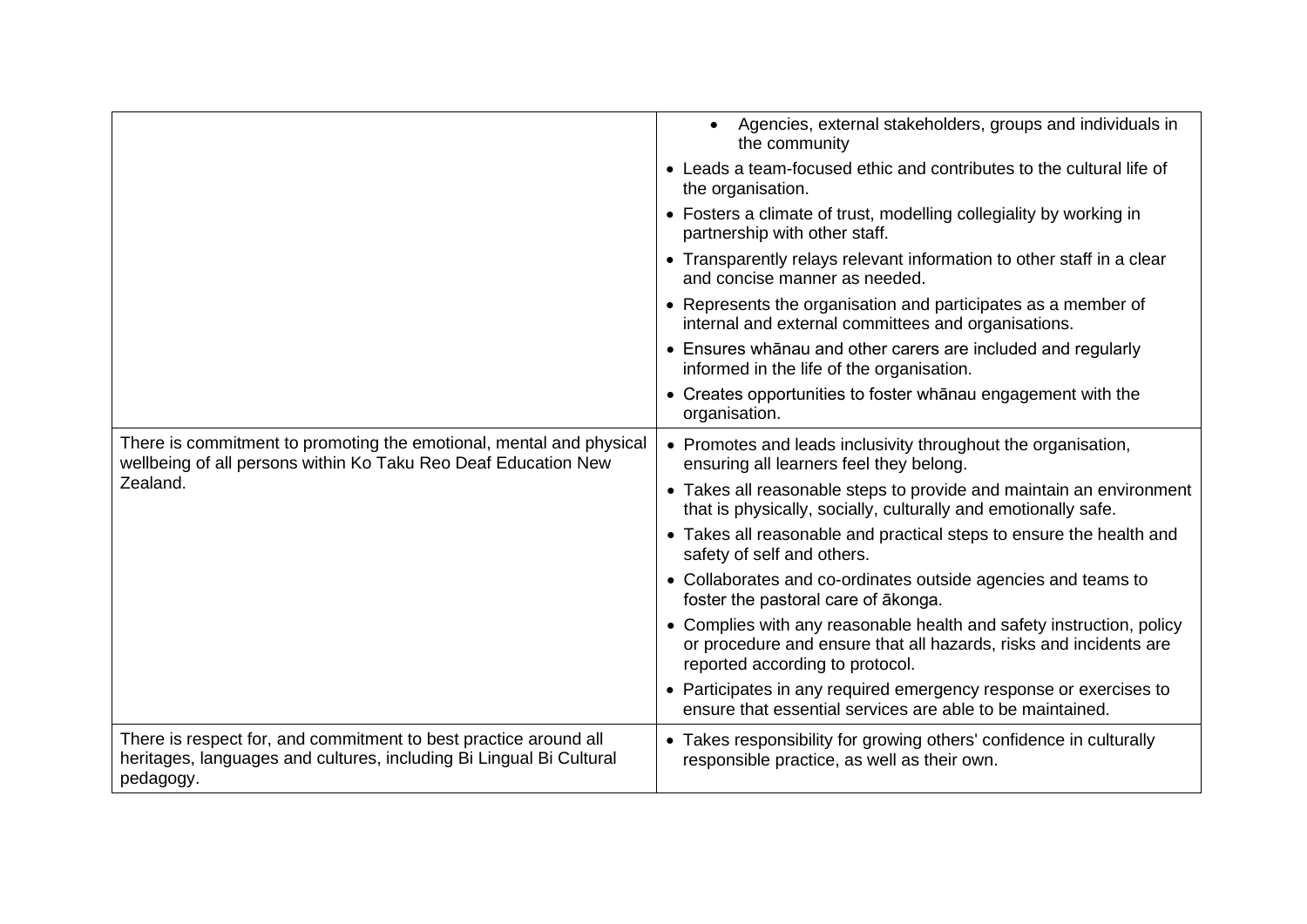|                                                                                                               | • Acknowledges and respects the languages, heritages and cultures<br>of all.                                                                                                                                                                                            |
|---------------------------------------------------------------------------------------------------------------|-------------------------------------------------------------------------------------------------------------------------------------------------------------------------------------------------------------------------------------------------------------------------|
|                                                                                                               | • Leads and demonstrates commitment to the bicultural partnership<br>in Aotearoa and a commitment to understanding of Te Tiriti o<br>Waitangi.                                                                                                                          |
|                                                                                                               | • Leads and strengthens best practice of Bi Lingual Bi Cultural<br>pedagogy.                                                                                                                                                                                            |
|                                                                                                               | • Develops understanding and use of tikanga and te reo Māori,<br>building this within their team.                                                                                                                                                                       |
|                                                                                                               | • Has a good understanding (or is committed to developing an<br>understanding) of Deaf Culture.                                                                                                                                                                         |
|                                                                                                               | • Is committed to improving the use of NZSL throughout the<br>organisation.                                                                                                                                                                                             |
|                                                                                                               | • Appreciates, respects and affirms others and works effectively with<br>all to create a positive and collaborative school culture.                                                                                                                                     |
| Staff are committed to ongoing learning, and leadership learning,                                             | • Commits to developing personal skills in the use of NZSL.                                                                                                                                                                                                             |
|                                                                                                               |                                                                                                                                                                                                                                                                         |
| engaging in both formal and informal professional learning and<br>development in their professional practice. | Engages in the appraisal process for self and direct reports, setting<br>up a regular cycle for review, ensuring documentation is complete,<br>self-reflection/feedback is engaged, and that there is progress<br>towards and/or achievement of performance indicators. |
|                                                                                                               | • Identifies professional learning goals in consultation with<br>colleagues and communicates these to the appraiser when<br>establishing performance expectations.                                                                                                      |
|                                                                                                               | • Identifies and initiates learning opportunities to advance personal<br>professional knowledge and skills.                                                                                                                                                             |
|                                                                                                               | • Participates responsibly in professional learning opportunities<br>within the learning community.                                                                                                                                                                     |
| Any additional tasks and/or responsibilities are completed, as<br>requested by the Head of Outreach School.   | • Ensures all tasks are completed efficiently and to a high standard.                                                                                                                                                                                                   |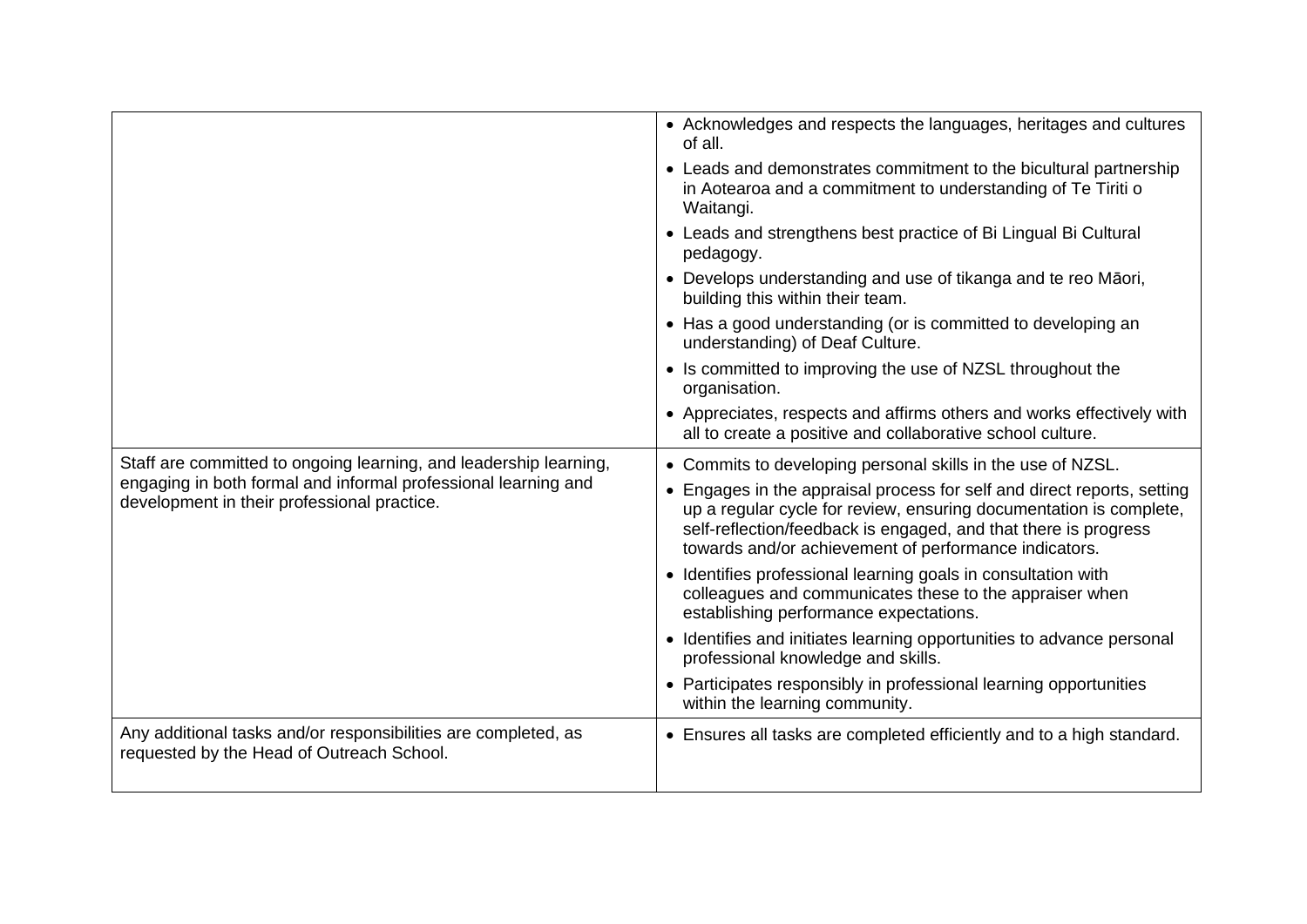| • Is professional in their appearance and manner, positively<br>representing themselves and the organisation to ensure positive<br>perceptions from the internal and external community. |  |
|------------------------------------------------------------------------------------------------------------------------------------------------------------------------------------------|--|
| • Performs additional duties in an efficient manner, to the required<br>standard and within a negotiated timeframe.                                                                      |  |

## **Dimension Four – Professional Knowledge in Practice**

Fully registered teachers ensure their professional knowledge and understanding to build a stimulating, challenging and supportive learning environment that promotes learning and success for all ākonga.

| <b>Criteria</b>                                                                                                    | <b>Key Tasks/Indicators</b>                                                                                                                                                                                                                                                                                                                   |
|--------------------------------------------------------------------------------------------------------------------|-----------------------------------------------------------------------------------------------------------------------------------------------------------------------------------------------------------------------------------------------------------------------------------------------------------------------------------------------|
| Learning programmes are appropriate, current and well suited to<br>ākonga.                                         | • Conceptualises, plans and implements appropriate learning plans.<br>Clearly articulates the aims of their teaching, gives sound<br>professional reasons for adopting these aims, and implements<br>them in their practice.                                                                                                                  |
|                                                                                                                    | Through their planning and teaching, demonstrates their<br>knowledge and understanding of relevant content, disciplines and<br>curriculum documents.                                                                                                                                                                                          |
| The learning environment is collaborative, supportive and inclusive.                                               | • Actively promotes an inclusive learning environment.<br>Demonstrates effective management of the learning setting.<br>• Incorporates successful strategies to engage and motivate ākonga.<br>• Fosters trust, respect and cooperation with and among akonga.                                                                                |
| Teachers are subject-matter-experts and have excellent knowledge<br>and understanding of how Deaf/HH ākonga learn. | Demonstrates in practice their knowledge and understanding of<br>ākonga learning.<br>• Enables ākonga to make connections between their prior<br>experiences and learning and their current learning activities.<br>• Provides opportunities and support for akonga to engage with,<br>practice and apply new learning to different contexts. |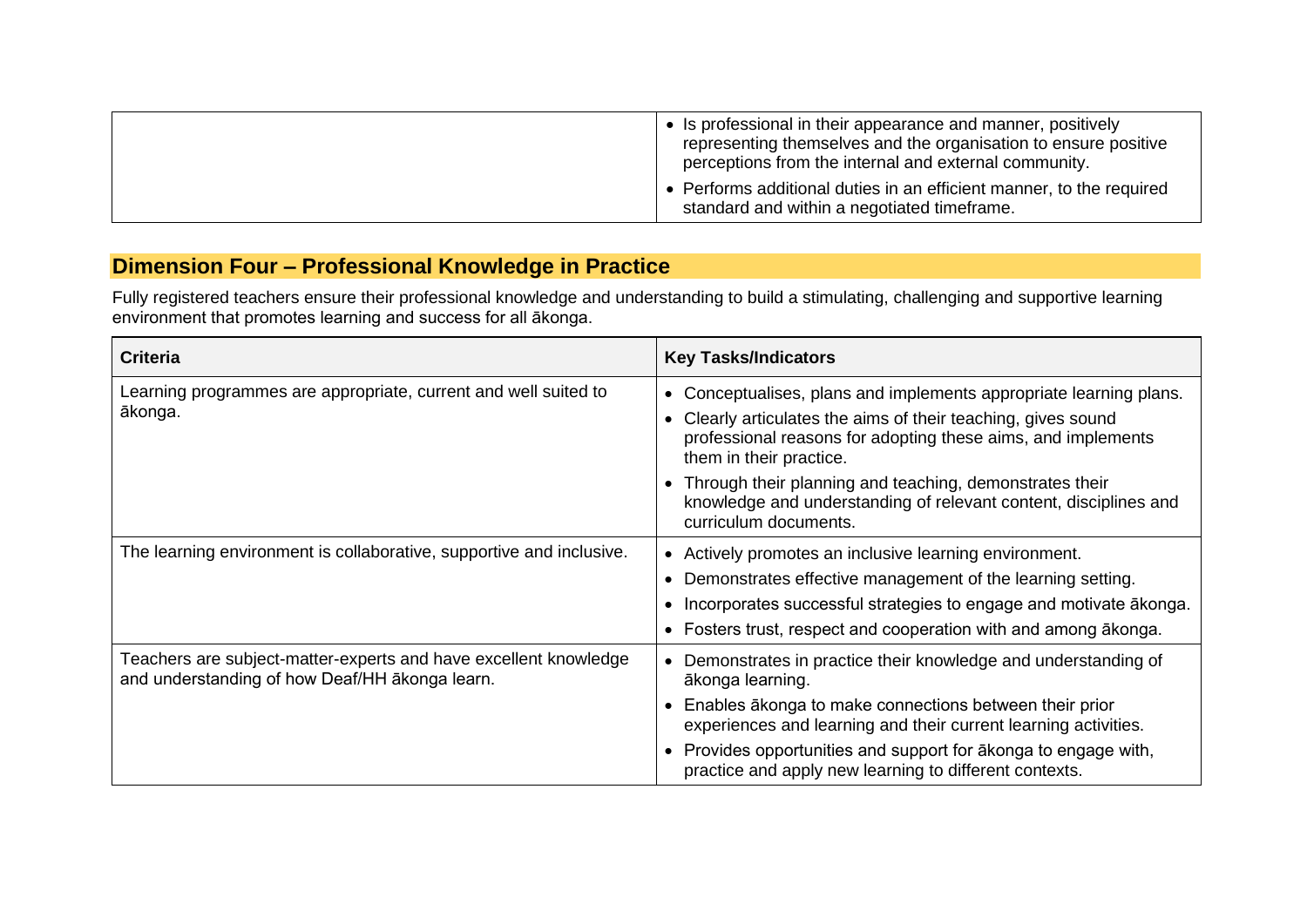|                                                                                                                                        | • Encourages akonga to take responsibility for their own learning<br>and behaviour.                                                                                                                     |
|----------------------------------------------------------------------------------------------------------------------------------------|---------------------------------------------------------------------------------------------------------------------------------------------------------------------------------------------------------|
|                                                                                                                                        | • Assists ākonga to think critically about information and ideas and to<br>reflect on their learning.                                                                                                   |
| There is an effective response to the diverse language, cultural<br>experiences, and the varied strengths, interests and needs of all. | • Responds effectively to the strengths, interests and needs of all<br>individuals and groups of ākonga.                                                                                                |
|                                                                                                                                        | • Demonstrates knowledge and understanding of social and cultural<br>influences on learning, by working effectively in the bicultural and<br>multicultural context of learning in Aotearoa New Zealand. |
|                                                                                                                                        | • Selects teaching approaches, resources, technologies and learning<br>and assessment activities that are inclusive and effective for<br>diverse ākonga.                                                |
|                                                                                                                                        | • Communicates assessment and achievement information to<br>relevant members of the learning community.                                                                                                 |
| The bicultural context of Aotearoa New Zealand is respected and<br>promoted through teaching and learning.                             | • Works effectively within the bicultural context of Aotearoa New<br>Zealand.                                                                                                                           |
|                                                                                                                                        | • Practices and develops the relevant use of te reo Māori me ngā<br>tikanga-a-iwi in context.                                                                                                           |
|                                                                                                                                        | • Specifically and effectively addresses the educational aspirations<br>of ākonga Māori.                                                                                                                |
|                                                                                                                                        | • Displays and actively promotes high expectations in learning for<br>Māori ākonga.                                                                                                                     |
| Assessment data is utilised to inform programmes and inform school-<br>wide best practice in teaching and learning.                    | • Analyses and interprets relevant national, local and school<br>assessment data.                                                                                                                       |
|                                                                                                                                        | • Analyses data at a pupil, cohort and whole school level.                                                                                                                                              |
|                                                                                                                                        | • Researches and inspects evidence to inform policies, practices,<br>expectations, targets and teaching methods.                                                                                        |
|                                                                                                                                        | • Leads and participates in coordination around production and<br>review of school policy and guidelines on assessment.                                                                                 |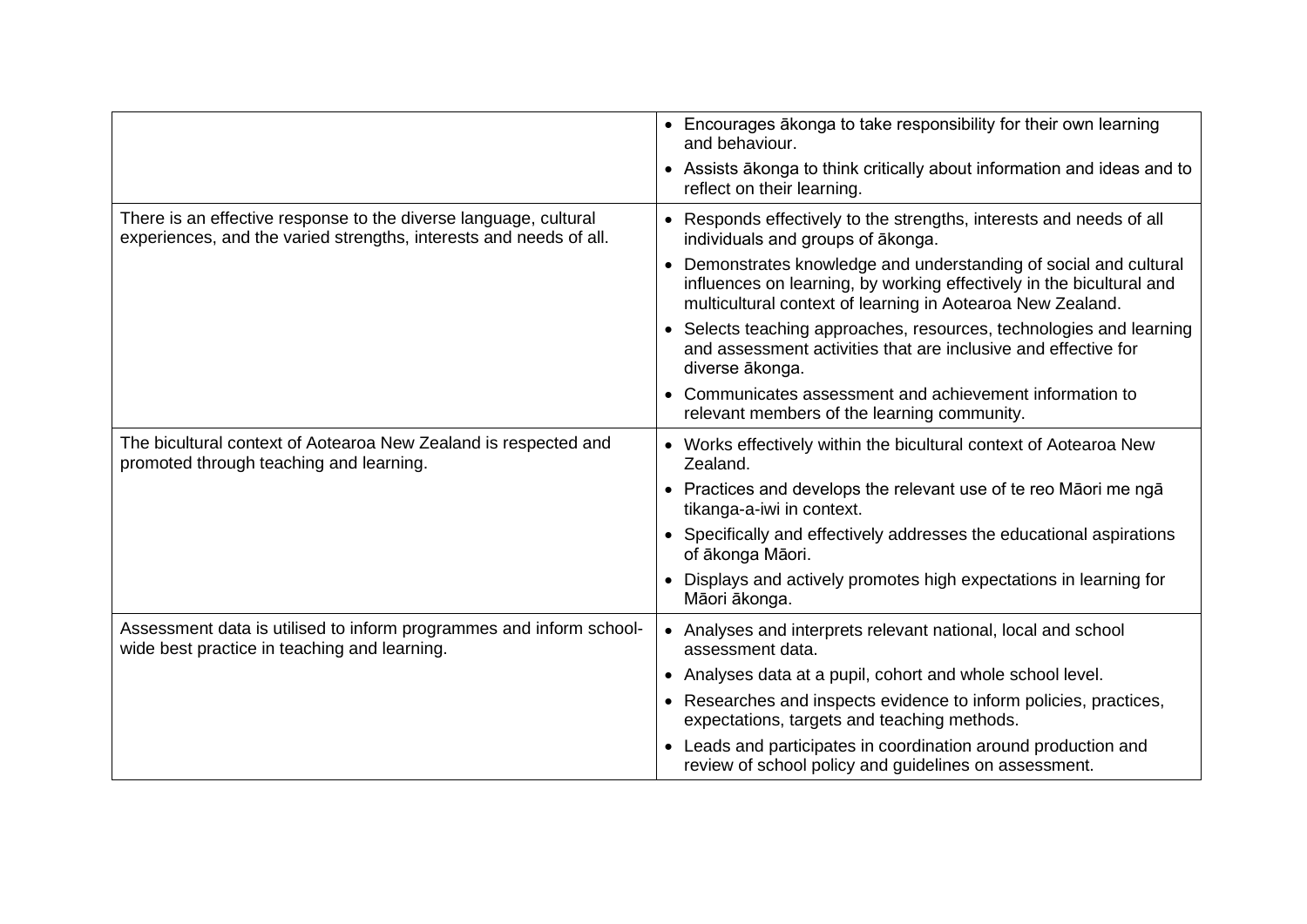|                                                                                                       | Identifies plans to assist with putting in place individual pupil<br>programmes.                                                                                                  |
|-------------------------------------------------------------------------------------------------------|-----------------------------------------------------------------------------------------------------------------------------------------------------------------------------------|
|                                                                                                       | Identifies individual programmes needed to meet the needs of all<br>pupils and advise the Director of Teaching and Learning of<br>priorities for expenditure and human resources. |
|                                                                                                       | Monitors pupil progress on a termly basis from teacher's ongoing<br>assessments against key learning objectives, providing appropriate<br>staff with summary information.         |
|                                                                                                       | Communicates assessment and achievement information to<br>relevant members of the learning community.                                                                             |
| Critical inquiry and problem solving is utilised by teaching staff in their<br>professional practice. | Systematically and critically engages with evidence and<br>professional literature to reflect on and refine practice.                                                             |
|                                                                                                       | Responds professionally to feedback from members of their<br>learning community.                                                                                                  |
|                                                                                                       | Critically examines their own beliefs, including cultural beliefs, and<br>how they impact on their professional practice and the<br>achievement of ākonga.                        |